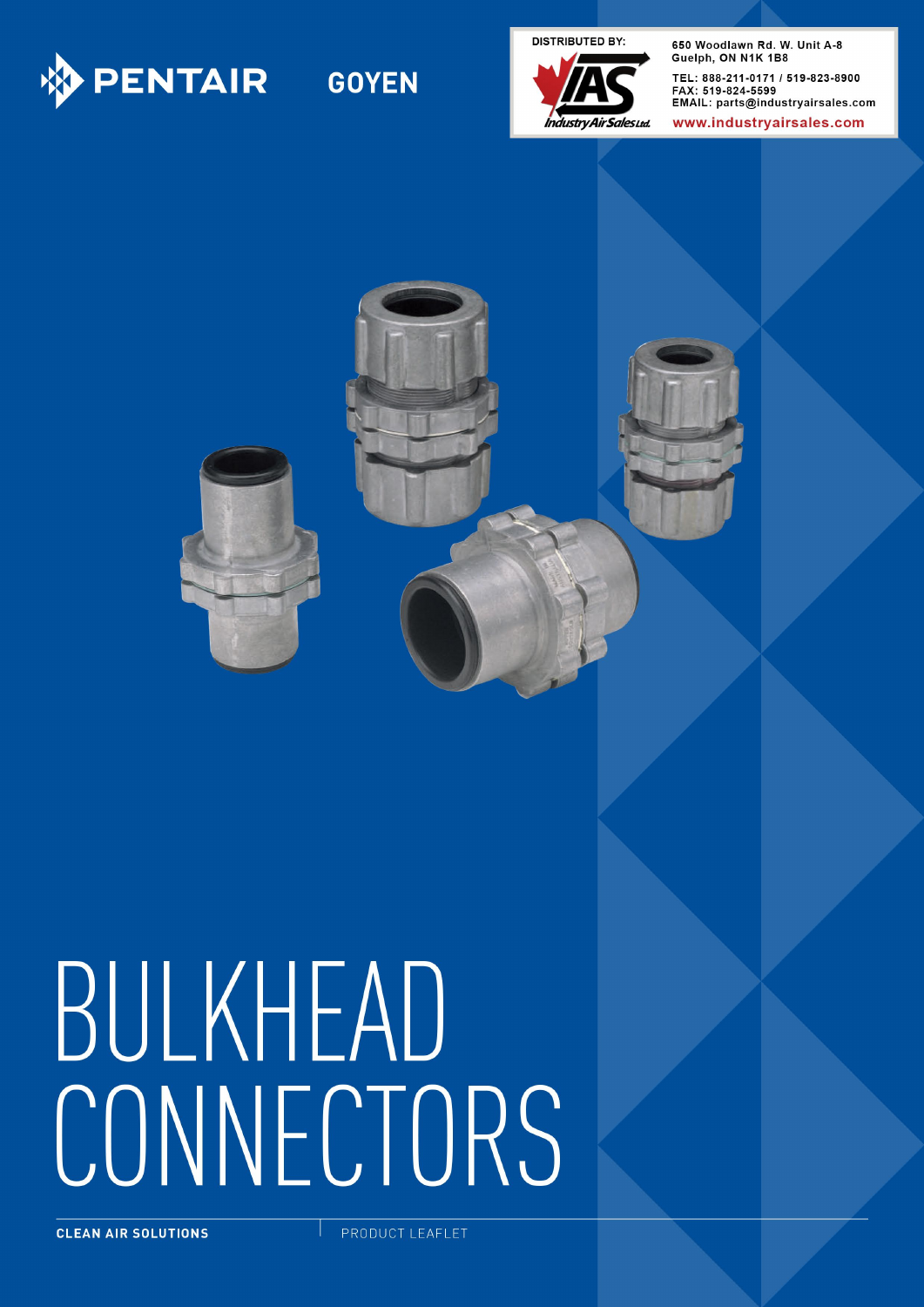# BULKHEAD CONNECTORS **GOYEN**

PRODUCT LEAFLET



## **DESCRIPTION**

Goyen produces a range of aluminium diecast bulkhead connectors designed to ease the installation of cleaning systems onto dust collectors. These components eliminate the requirement for welding and allow easy removal of cleaning systems and blowtubes for maintenance purposes.

#### **SUITABLE FOR**

Most reverse pulse jet dust collector installations and their variations including bag filters, cartridge filters, envelope filters, ceramic filters, and sintered metal fibre filters.

- 1. Dresser nut and slide seal assemblies are for sealing purposes only and are not intended for valve or blowtube restraint.
- 2. Blowtubes and valves must be independently restrained.
- 3. Do not pressurise system until all valves are fully secured.
- 4. Fully relieve pressure before conducting any work on the cleaning system components.

## **INSTALLATION**

| <b>MODEL</b>        | <b>ØA MM (INCHES)</b>    | <b>B MM (INCHES)</b> |
|---------------------|--------------------------|----------------------|
| BH <sub>20</sub> D  | $45 - 51$ $(1.75 - 2.0)$ | 97 [3.81]            |
| <b>BH25D</b>        | $56 - 62$ $[2.2 - 2.4]$  | 118[4.63]            |
| BH40D               | $72 - 78$ $[2.8 - 3.1]$  | 157(6.19)            |
| BH <sub>20</sub> DD | $45 - 51$ $(1.75 - 2.0)$ | 97 [3.81]            |
| BH <sub>25</sub> DD | $56 - 62$ $[2.2 - 2.4]$  | 118(4.63)            |
| BH40DD              | $72 - 78$ $[2.8 - 3.1]$  | 157 (6.19)           |
| BH <sub>25</sub> SS | $56 - 62$ $[2.2 - 2.4]$  | 118 (4.63)           |
| <b>BH45SS</b>       | $72 - 78$ $[2.8 - 3.1]$  | 157 (6.19)           |

| <b>MATING VALVE</b> | C MM (INCHES) | E MM (INCHES) |
|---------------------|---------------|---------------|
| 20DD                | 22(0.86)      | 105(4.13)     |
| 25DD                | 30(1.18)      | 121 (4.76)    |
| 45DD                | 40 (1.57)     | 155(6.10)     |
| 20T                 | 7(0.28)       | <b>NA</b>     |
| 25T                 | 5(0.20)       | <b>NA</b>     |
| 45T                 | 16(0.63)      | <b>NA</b>     |
| 20FS                | 34(1.34)      | 66 (2.60)     |
| 25FS                | 67(2.63)      | 82 [3.23]     |
| 45FS                | 88 (3.46)     | 96 [3.78]     |

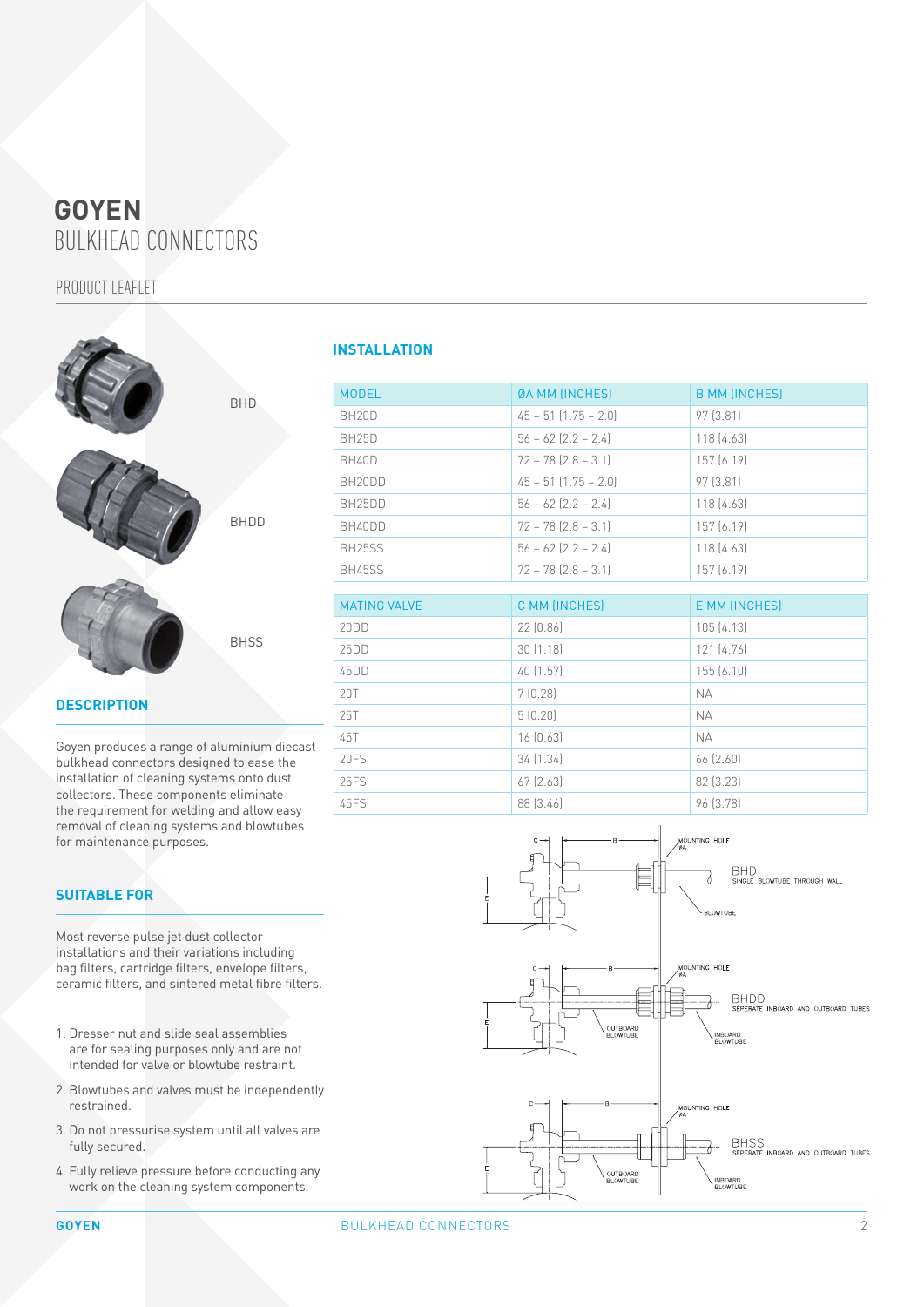# BULKHEAD CONNECTORS **GOYEN**

PRODUCT LEAFLET

## **DIMENSIONS**

**(Dimensions in mm and [inches])**

| <b>MODEL</b>        | L-LENGTH<br><b>MM (INCHES)</b> | <b>D-INSERTION DEPTH</b><br><b>MM (INCHES)</b> |
|---------------------|--------------------------------|------------------------------------------------|
| BH <sub>20</sub> D  | 51(2.01)                       | <b>NA</b>                                      |
| <b>BH25D</b>        | 55 (2.17)                      | <b>NA</b>                                      |
| <b>BH40D</b>        | 72 (2.83)                      | <b>NA</b>                                      |
| BH <sub>20</sub> DD | 52 (2.05)                      | 48 [1.89]                                      |
| BH <sub>25</sub> DD | 55 (2.17)                      | 52 (2.05)                                      |
| BH40DD              | 72 (2.83)                      | 58 (2.28)                                      |
| <b>BH25SS</b>       | 52(2.05)                       | 30(1.18)                                       |
| <b>BH45SS</b>       | 51(2.01)                       | 30(1.18)                                       |



## **ORDER CODE AND CHARACTERISTICS**

| ORDER CODE            | NOM. PIPE SIZE<br>MM (INCHES) | <b>STYLE</b>       | <b>MATERIAL</b>             | <b>TEMPERATURE RANGE</b><br>$^{\circ}$ C $^{\circ}$ <sup><math>(F)</math></sup> | <b>UNIT MASS</b><br>KG (LBS) |
|-----------------------|-------------------------------|--------------------|-----------------------------|---------------------------------------------------------------------------------|------------------------------|
| BH <sub>20</sub> D    | 20[3/4]                       | Single dresser nut | Diecast aluminium & nitrile | $-40$ $[-40]$ to 80 $[176]$                                                     | 0.27(0.60)                   |
| BH <sub>20</sub> D-V  | 20(3/4)                       | Single dresser nut | Diecast aluminium & viton   | $-29$ ( $-20.2$ ) to 232 (449.6)                                                | 0.27(0.60)                   |
| <b>BH25D</b>          | 25(1)                         | Single dresser nut | Diecast aluminium & nitrile | $-40$ $(-40)$ to 80 $(176)$                                                     | $0.40$ $(0.88)$              |
| <b>BH25D-V</b>        | 25(1)                         | Single dresser nut | Diecast aluminium & viton   | $-29$ ( $-20.2$ ) to 232 (449.6)                                                | $0.40$ $(0.88)$              |
| <b>BH40D</b>          | 40(1.5)                       | Single dresser nut | Diecast aluminium & nitrile | $-40$ $[-40]$ to 80 $[176]$                                                     | 0.76(1.68)                   |
| BH40D-V               | 40(1.5)                       | Single dresser nut | Diecast aluminium & viton   | $-29$ ( $-20.2$ ) to 232 (449.6)                                                | 0.76(1.68)                   |
| BH20DD                | 20(3/4)                       | Two dresser nuts   | Diecast aluminium & nitrile | $-40$ $(-40)$ to 80 $(176)$                                                     | 0.41(0.90)                   |
| BH20DD-V              | 20(3/4)                       | Two dresser nuts   | Diecast aluminium & viton   | $-29$ ( $-20.2$ ) to 232 (449.6)                                                | 0.41(0.90)                   |
| BH <sub>25</sub> DD   | 25(1)                         | Two dresser nuts   | Diecast aluminium & nitrile | $-40$ $(-40)$ to 80 $(176)$                                                     | $0.66$ $(1.46)$              |
| BH <sub>25</sub> DD-V | 25(1)                         | Two dresser nuts   | Diecast aluminium & viton   | $-29$ ( $-20.2$ ) to 232 (449.6)                                                | $0.66$ $(1.46)$              |
| BH40DD                | 40(1.5)                       | Two dresser nuts   | Diecast aluminium & nitrile | $-40$ $(-40)$ to 80 $(176)$                                                     | $1.16$ $(2.56)$              |
| BH40DD-V              | 40 (1.5)                      | Two dresser nuts   | Diecast aluminium & viton   | $-29$ $[-20.2]$ to 232 $[449.6]$                                                | $1.16$ $(2.56)$              |
| BH25SS                | 25(1)                         | Slide seal         | Diecast aluminium & EPDM    | $-40$ $(-40)$ to 80 $(176)$                                                     | 0.53(1.17)                   |
| BH25SS-V              | 25(1)                         | Slide seal         | Diecast aluminium & viton   | $-29$ ( $-20.2$ ) to 232 (449.6)                                                | 0.53(1.17)                   |
| BHS25SSV              | 25(1)                         | Slide seal         | 316 stainless steel & viton | $-29$ $(-20.2)$ to 232 $(449.6)$                                                | $1.5*$ $(3.4)*$              |
| <b>BH45SS</b>         | 40(1.5)                       | Slide seal         | Diecast aluminium & EPDM    | $-40$ $(-40)$ to 80 $(176)$                                                     | 0.85(1.87)                   |
| BH45SS-V              | 40(1.5)                       | Slide seal         | Diecast aluminium & viton   | $-29$ $[-20.2]$ to 232 $[449.6]$                                                | $0.85$ $(1.87)$              |

\* Approximate mass only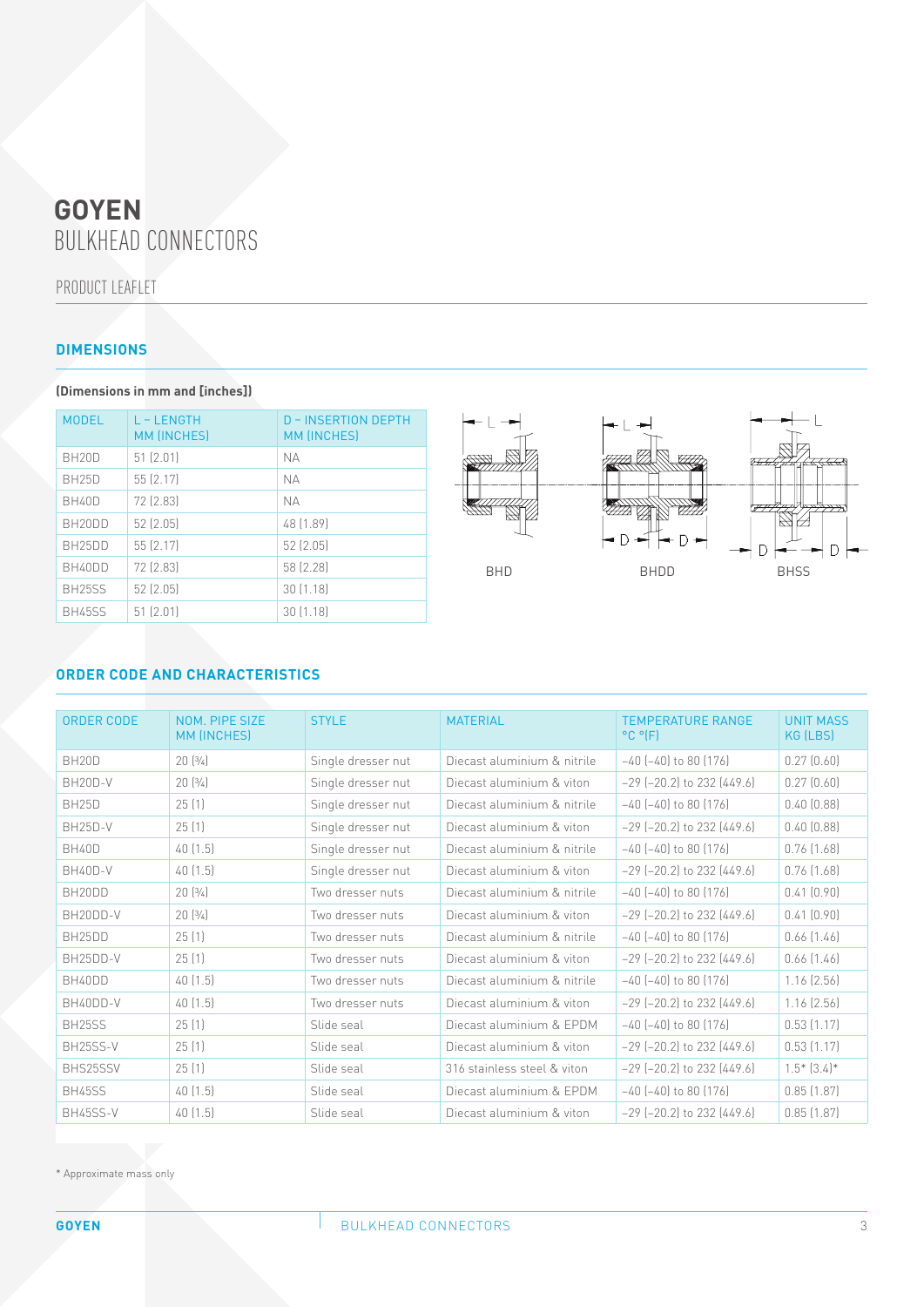# BULKHEAD CONNECTORS **GOYEN**

PRODUCT LEAFLET



### **DESCRIPTION**

Goyen produces a range of EPDM and viton bulkhead seals designed to ease the installation of cleaning systems onto dust collectors. These components eliminate the requirement for welding and allow easy removal of cleaning systems and blowtubes for maintenance purposes.

#### **SUITABLE FOR**

Most reverse pulse jet dust collector installations and their variations including bag filters, cartridge filters, envelope filters, ceramic filters, and sintered metal fibre filters.

#### **ORDER CODE AND CHARACTERISTICS**



Blowtube to wall seal

| ORDER CODE | NOM. PIPE OD<br><b>SCHEDULE 40</b> | <b>STYLE</b>          | <b>MATERIAL</b> | <b>TEMPERATURE RANGE</b><br>$^{\circ}$ C $^{\circ}$ (F) | <b>UNIT MASS</b><br>KG (LBS) |
|------------|------------------------------------|-----------------------|-----------------|---------------------------------------------------------|------------------------------|
| 690591     | $3/4$ "                            | Valve to wall seal*   | <b>EPDM</b>     | $-40$ ( $-40$ ) to 82 (179.6)                           | 0.005                        |
| 690591-2   | $3/4$ "                            | Valve to wall seal*   | Viton           | $-29$ $[-20.2]$ to 232 $[449.6]$                        | 0.005                        |
| 690125     | 1''                                | Valve to wall seal*   | EPDM            | $-40$ ( $-40$ ) to 82 (179.6)                           | 0.015                        |
| 690125-2   | 1''                                | Valve to wall seal*   | Viton           | $-29$ ( $-20.2$ ) to 232 (449.6)                        | 0.015                        |
| 690093     | 11/2"                              | Valve to wall seal*   | <b>FPDM</b>     | $-40$ $[-40]$ to 82 $[179.6]$                           | 0.025                        |
| 690093-2   | $1\frac{1}{2}$ "                   | Valve to wall seal*   | Viton           | $-29$ ( $-20.2$ ) to 232 (449.6)                        | 0.025                        |
| 690593     | $3/4$ "                            | Blowtube to wall seal | <b>FPDM</b>     | $-40$ ( $-40$ ) to 82 (179.6)                           | 0.005                        |
| 690593-2   | $3/4$ "                            | Blowtube to wall seal | Viton           | $-29$ ( $-20.2$ ) to 232 (449.6)                        | 0.005                        |
| 690129     | 1''                                | Blowtube to wall seal | EPDM            | $-40$ $[-40]$ to 82 $[179.6]$                           | 0.015                        |
| 690129-2   | 1''                                | Blowtube to wall seal | Viton           | $-29$ ( $-20.2$ ) to 232 (449.6)                        | 0.015                        |
| 690094     | $1\frac{1}{2}$ "                   | Blowtube to wall seal | EPDM            | $-40$ ( $-40$ ) to 82 (179.6)                           | 0.025                        |
| 690094-2   | $11/2$ "                           | Blowtube to wall seal | Viton           | $-29$ ( $-20.2$ ) to 232 (449.6)                        | 0.025                        |

\* Suitable for FS valves